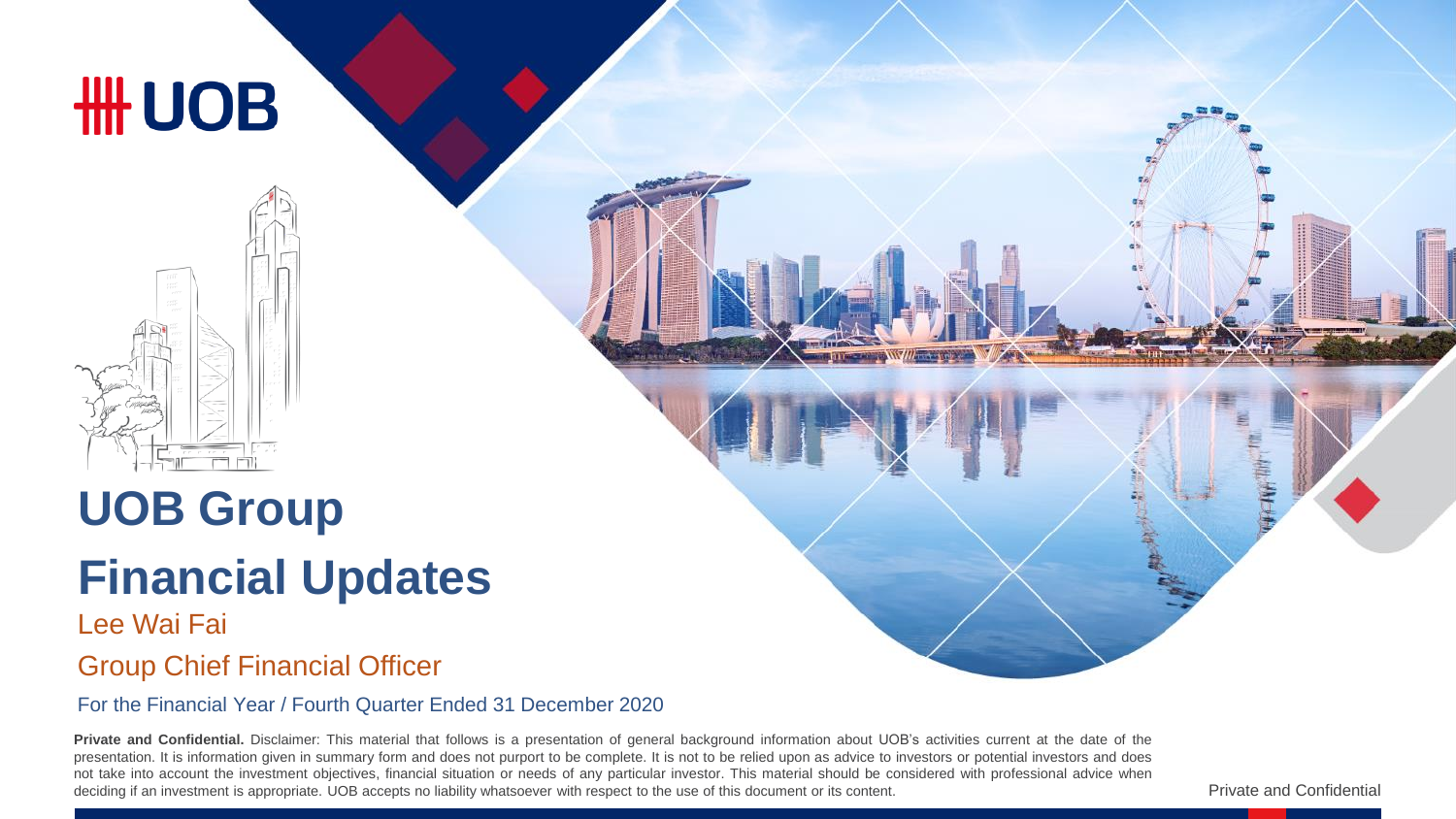#### **Financial Highlights**



## **HH UOB**

#### **4Q20 NPAT up 3% QoQ as business momentum gradually improved**

#### **Balance sheet remained resilient supported by strong liquidity, capital and pre-emptive provisioning**

- NIM improved 4 basis points and is expected to stabilise.
- Resilient fee base, good momentum in wealth management continuing into 2021.
- Strong provisioning build up in 2020 sufficient to address impact of new NPA formation; 2021 credit costs projected to ease.
- Strong CET1 ratio at 14.7%; 50% dividend payout ratio to resume once dividend cap is relaxed.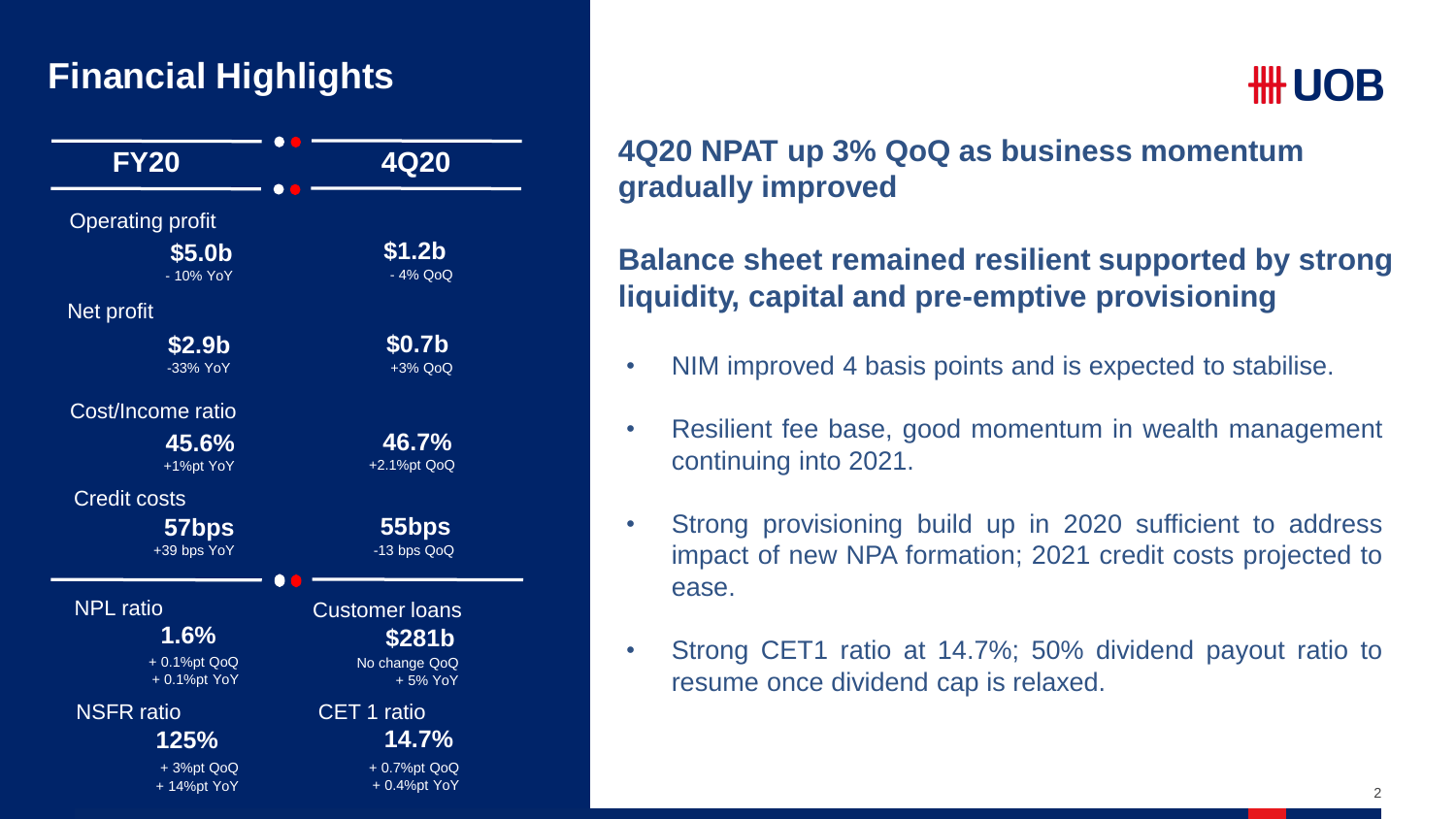## **Performance by Segment**

Client franchise affected by lower rates; business momentum remains healthy & on track to delivering our strategic priorities.

Retail driven by wealth & deposits while Wholesale continued to scale industry coverage, focusing on Cash, Trade & FX

Global Markets supported by stronger trading performance

| <b>Operating Profit</b> | 2020<br>$\mathsf{Sm}$ | 2019<br>$\mathsf{Sm}$ | YoY<br>$+$ /(-) % |                                                                              |
|-------------------------|-----------------------|-----------------------|-------------------|------------------------------------------------------------------------------|
| <b>Group Retail</b>     | 2,064                 | 2,200                 | (6)               | $+6\%$ YoY<br>Assets under<br>management at \$134b,<br>of which $~50\%$ from |
| Group Wholesale Banking | 3,101                 | 3,065                 | 1                 | overseas customers in<br>the region<br>29%<br>Cross-border income's          |
| <b>Global Markets</b>   | 499                   | 318                   | 57                | contribution to Group<br><b>Wholesale Banking</b><br>income                  |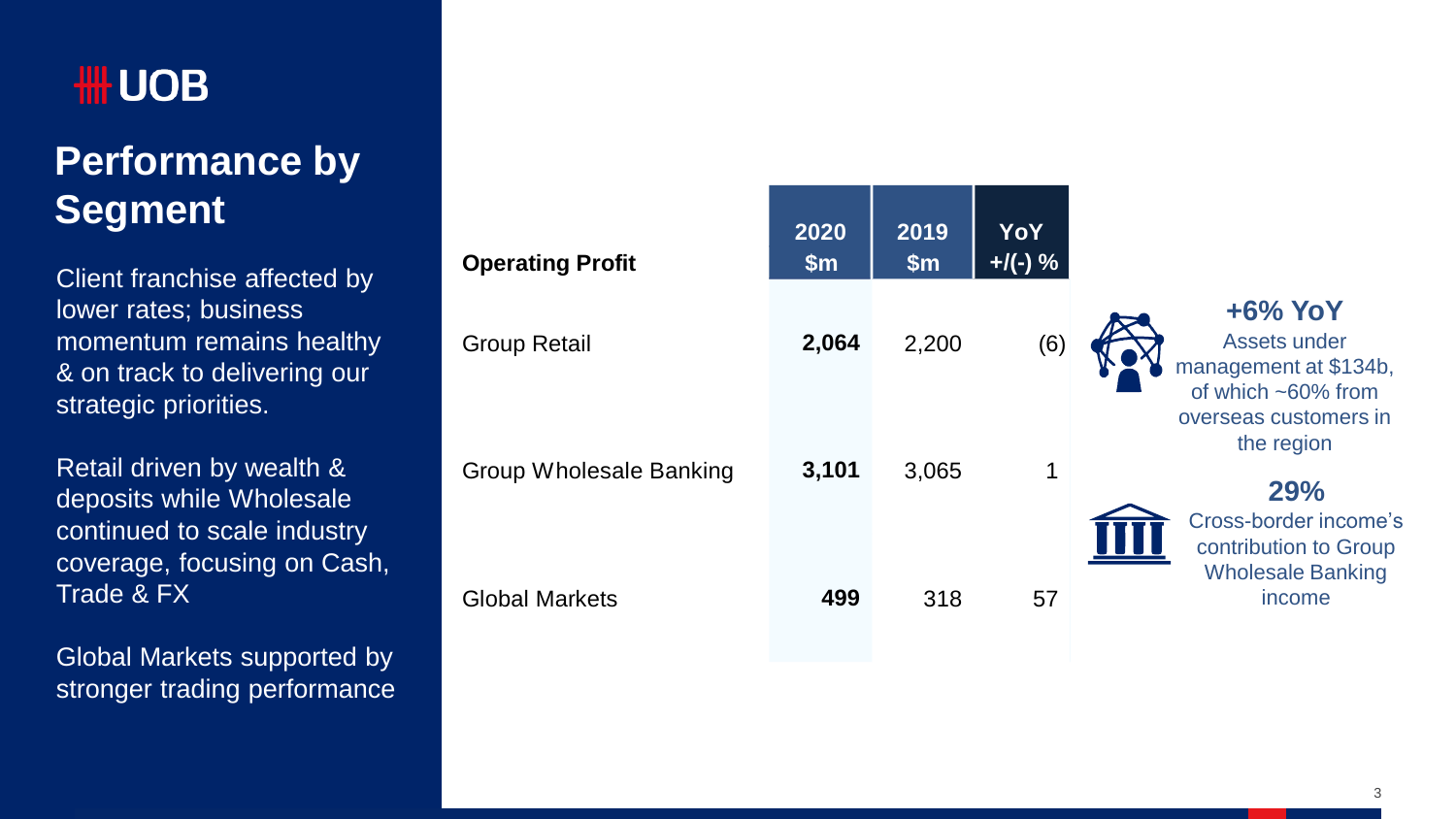

#### **Wholesale customers**

Growing regional franchise, capturing cross-border opportunities



#### **Strengthening Connectivity**

Across our ASEAN footprint and global network



\$

#### **29%<sup>1</sup>**

Cross-border income's contribution to Group Wholesale Banking income

**+2%<sup>2</sup>**

Non-Singapore income



#### **Sector Specialisation**

Building capabilities for greater diversification and risk mitigation





**PAY III**<br>NOW

Financial Institutions sector income **+17%<sup>2</sup>**

Non-real estate income **+3%<sup>2</sup>**





**+23%2,3**

Digital banking transactions by businesses across the Group



Cashless payments to businesses in Singapore

1. For FY20. 2. Year-on-year growth for FY20. 3. Refers to digital banking transactions via Business Internet Banking (BIB) Plus. 4. Refers to payments made on Corporate PayNow in Singapore.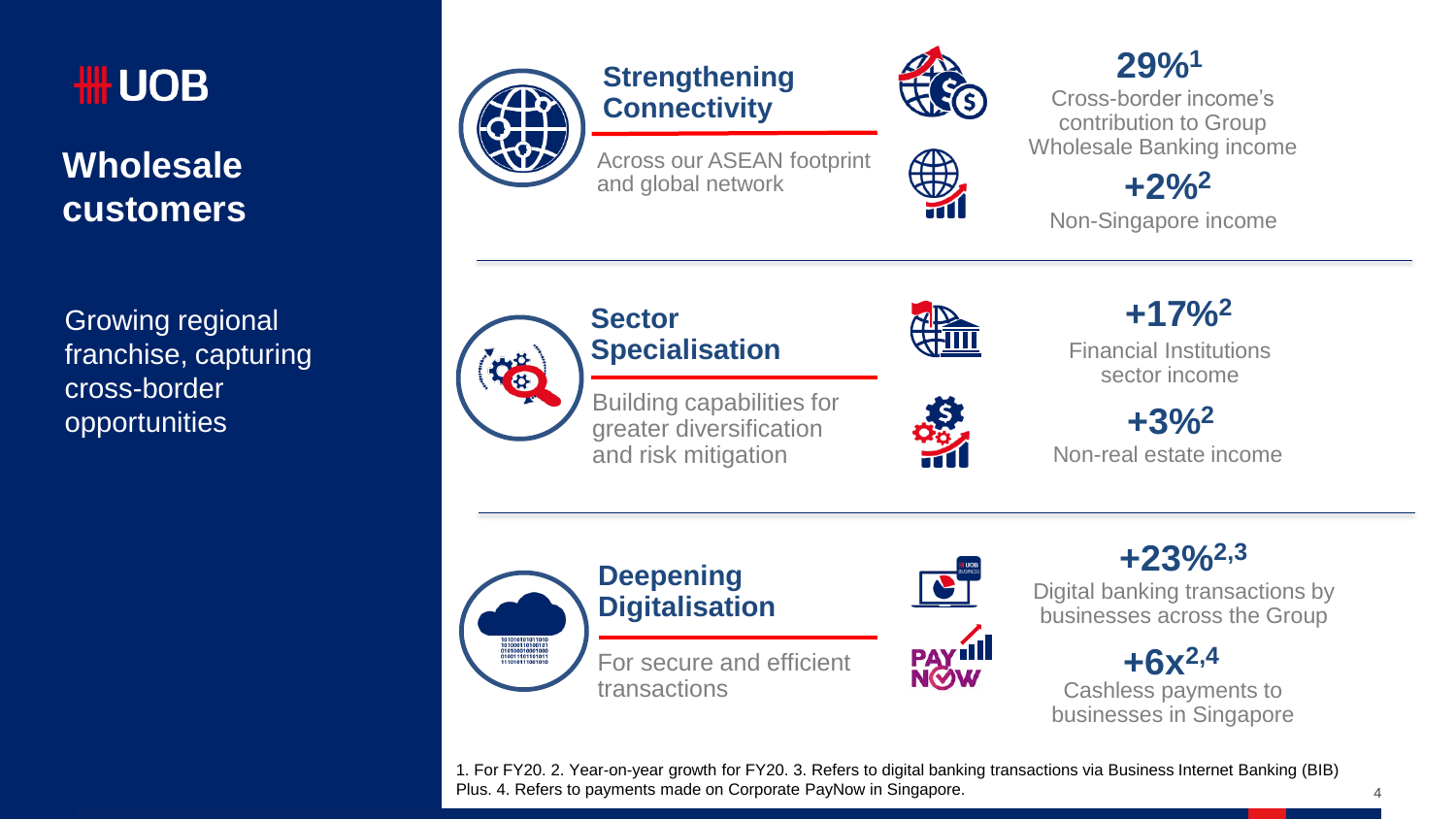

#### **Consumers**

Tapping on rising affluence in Southeast Asia



**67%<sup>1</sup>** Digitally-engaged customers<sup>1</sup>

**S\$134b1,2** Assets under management (AUM)  $\triangle$  6% YoY<sub>3</sub>



**FiiF** 

**+ 3x<sup>3</sup>** Increase in TMRW customers in Thailand and Indonesia

> **25%** Highly active customers**<sup>4</sup>**







of new car loan applications**<sup>5</sup>** were digital in 4Q20

**100%** 

**> 1 in 2** home mortgage applications**<sup>5</sup>** were digital in 4Q20

1. For FY20. 2. Of which around 60% are from customers overseas. 3. Year-on-year (YoY) growth in FY20. 4. Defined as customers who transact at least 4 times monthly. 5. In Singapore.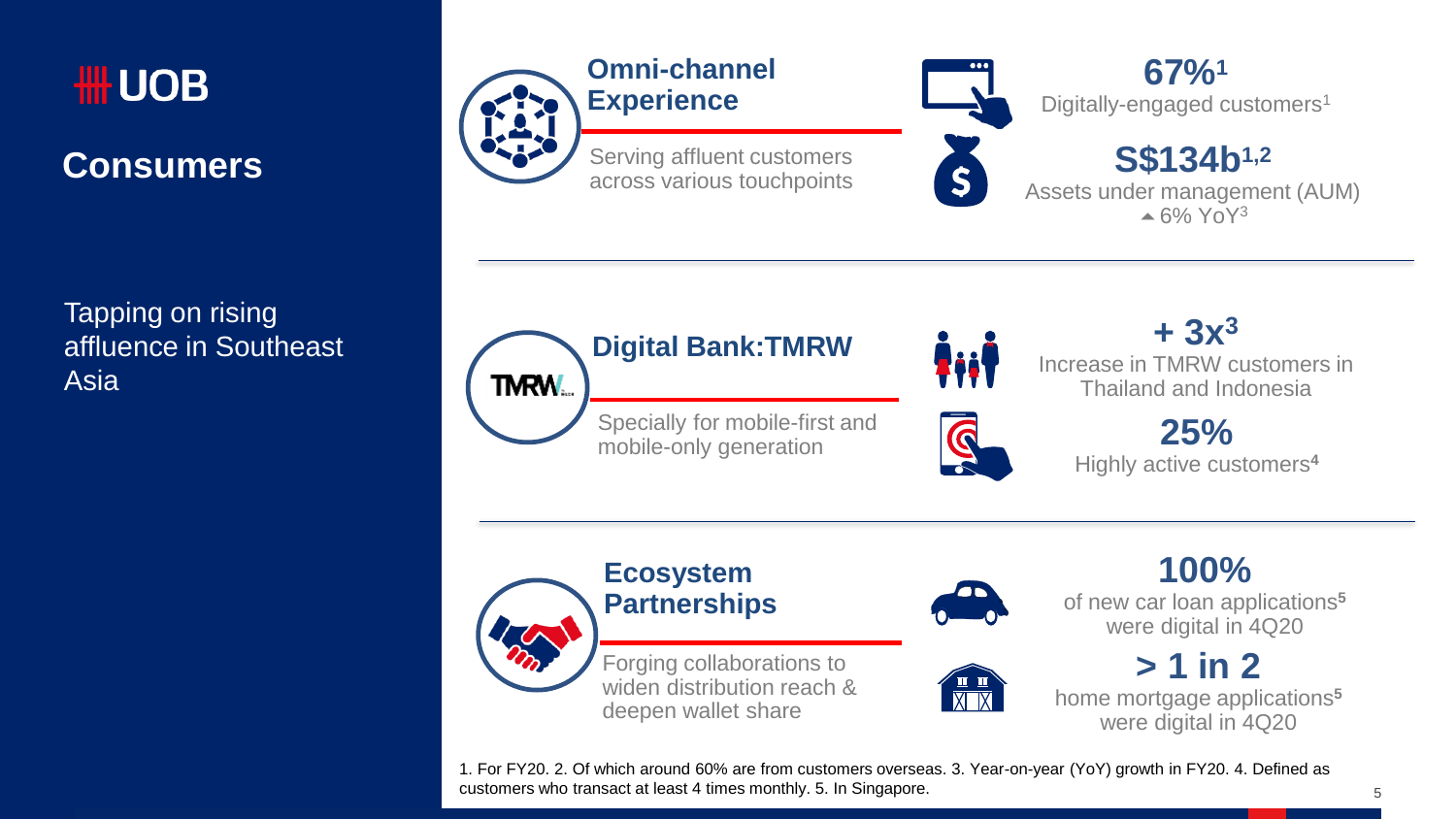## **₩UOB**

### **Performance by Geography**

Overseas franchise provided diversification and cross border connectivity; contribution grew to 48%.

ASEAN franchise remains resilient and delivered 7% growth

| <b>Operating Profit</b>          | 2020<br>\$m\$ | 2019<br>\$m\$ | YoY<br>$+$ /(-)% |
|----------------------------------|---------------|---------------|------------------|
| Singapore                        | 2,592         | 3,276         | (21)             |
| <b>Rest of Southeast Asia</b>    | 1,302         | 1,220         | 7                |
| Malaysia                         | 675           | 649           | 4                |
| Thailand                         | 392           | 405           | (3)              |
| Indonesia                        | 211           | 137           | 54               |
| Vietnam                          | 16            | 21            | (26)             |
| <b>Others</b>                    | 8             | 8             | (8)              |
| <b>North Asia</b>                | 548           | 556           | (1)              |
| Greater China                    | 514           | 536           | (4)              |
| <b>Others</b>                    | 34            | 19            | 75               |
| <b>Rest of the world</b>         | 550           | 506           | 9                |
| Total                            | 4,992         | 5,558         | (10)             |
|                                  |               |               |                  |
| <b>Overseas contribution (%)</b> | 48.           | 41.1          | 7.0              |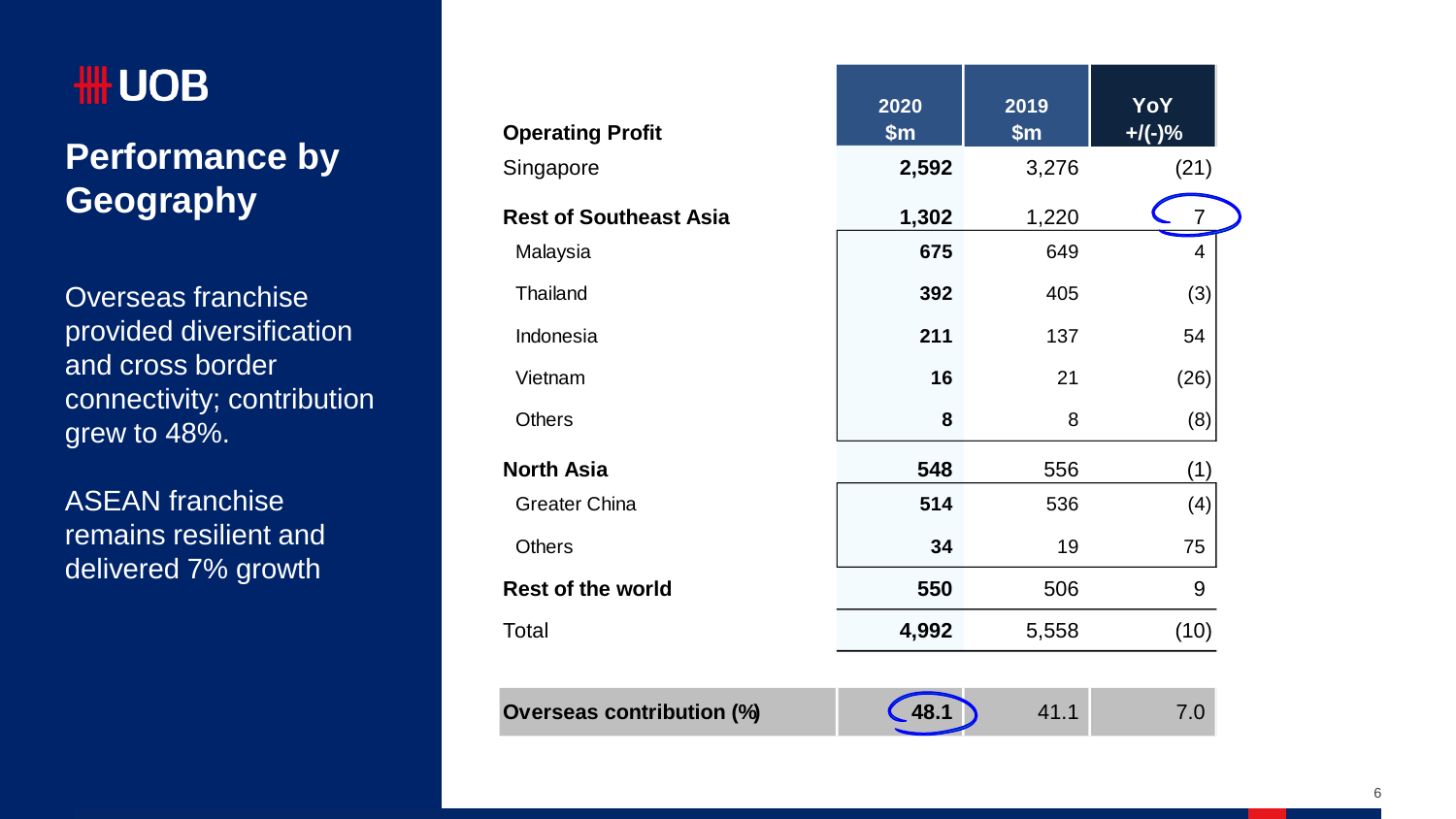

### **Financial Highlights**

Quarter earnings up 3% on improved NIM, fees and lower allowance as business momentum improved.

|                         | 2020          | 2019   | YoY       | <b>4Q20</b>   | <b>3Q20</b> | QoQ       | 4Q19  | YoY       |
|-------------------------|---------------|--------|-----------|---------------|-------------|-----------|-------|-----------|
|                         | $\mathsf{Sm}$ | \$m\$  | $+$ /(-)% | $\mathsf{Sm}$ | \$m\$       | $+$ /(-)% | \$m\$ | $+$ /(-)% |
| Net interest income     | 6,035         | 6,563  | (8)       | 1,512         | 1,474       | 3         | 1,635 | (8)       |
| Net fee income          | 1,997         | 2,032  | (2)       | 522           | 514         | 2         | 476   | 10        |
| <b>Others</b>           | 1,144         | 1,435  | (20)      | 214           | 272         | (21)      | 321   | (33)      |
| <b>Total income</b>     | 9,176         | 10,030 | (9)       | 2,249         | 2,261       | (1)       | 2,432 | (8)       |
| Less: Total expenses    | 4,184         | 4,472  | (6)       | 1,049         | 1,009       | 4         | 1,116 | (6)       |
| <b>Operating profit</b> | 4,992         | 5,558  | (10)      | 1,200         | 1,252       | (4)       | 1,316 | (9)       |
| Less: Impairment charge | 1,554         | 435    | >100      | 396           | 477         | (17)      | 146   | >100      |
| Add: Assoc & JV         | 98            | 51     | 91        | 34            | 24          | 40        | 20    | 69        |
| Net profit              | 2,915         | 4,343  | (33)      | 688           | 668         | 3         | 1,006 | (32)      |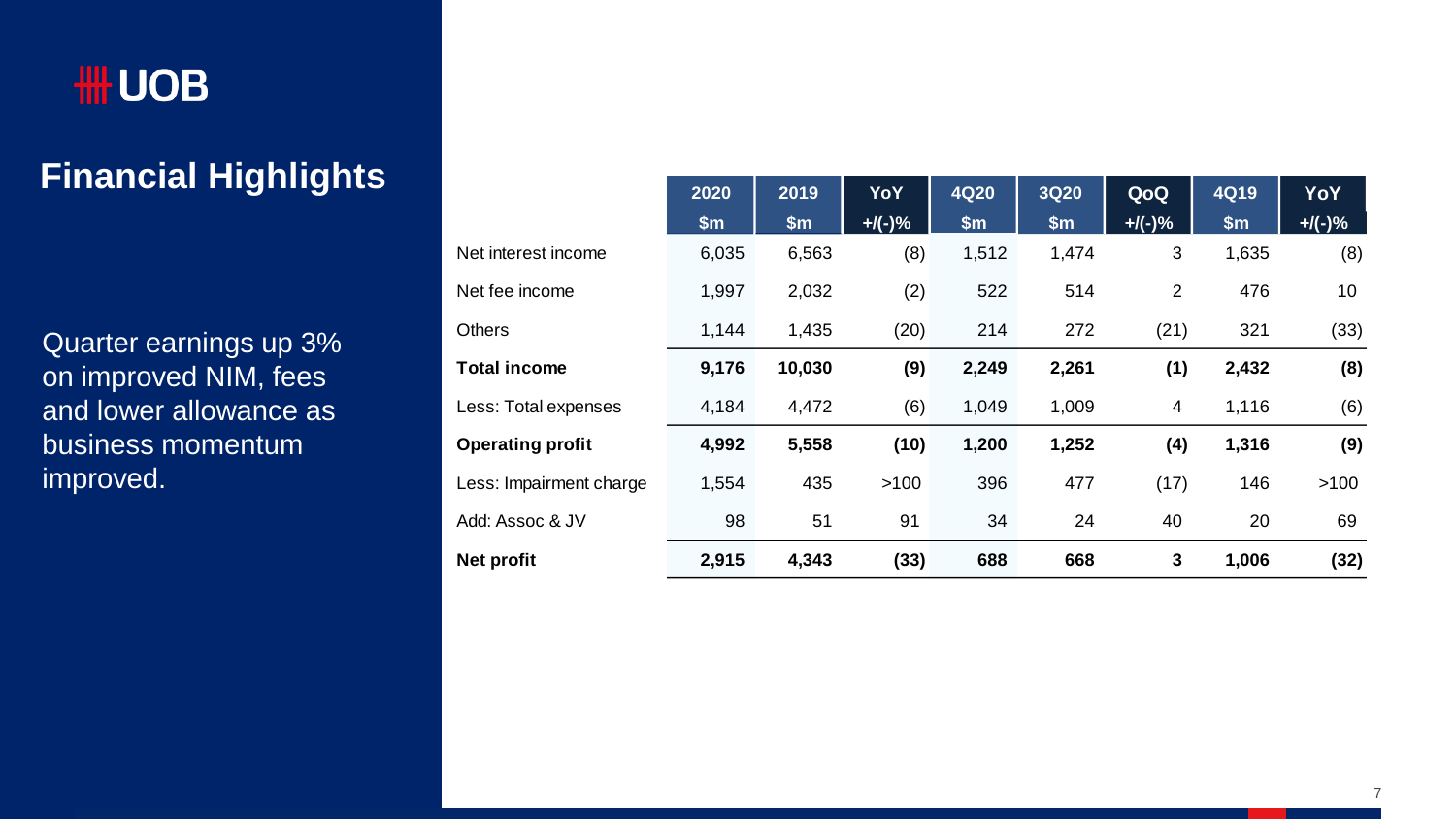## **HILL UOB**

### **Net Interest Income (NII) and Margin (NIM)**

NIM rose 4bps supported by significant improvement in deposit repricing and CASA mix amid proactive balance sheet management. 5,779 5,257

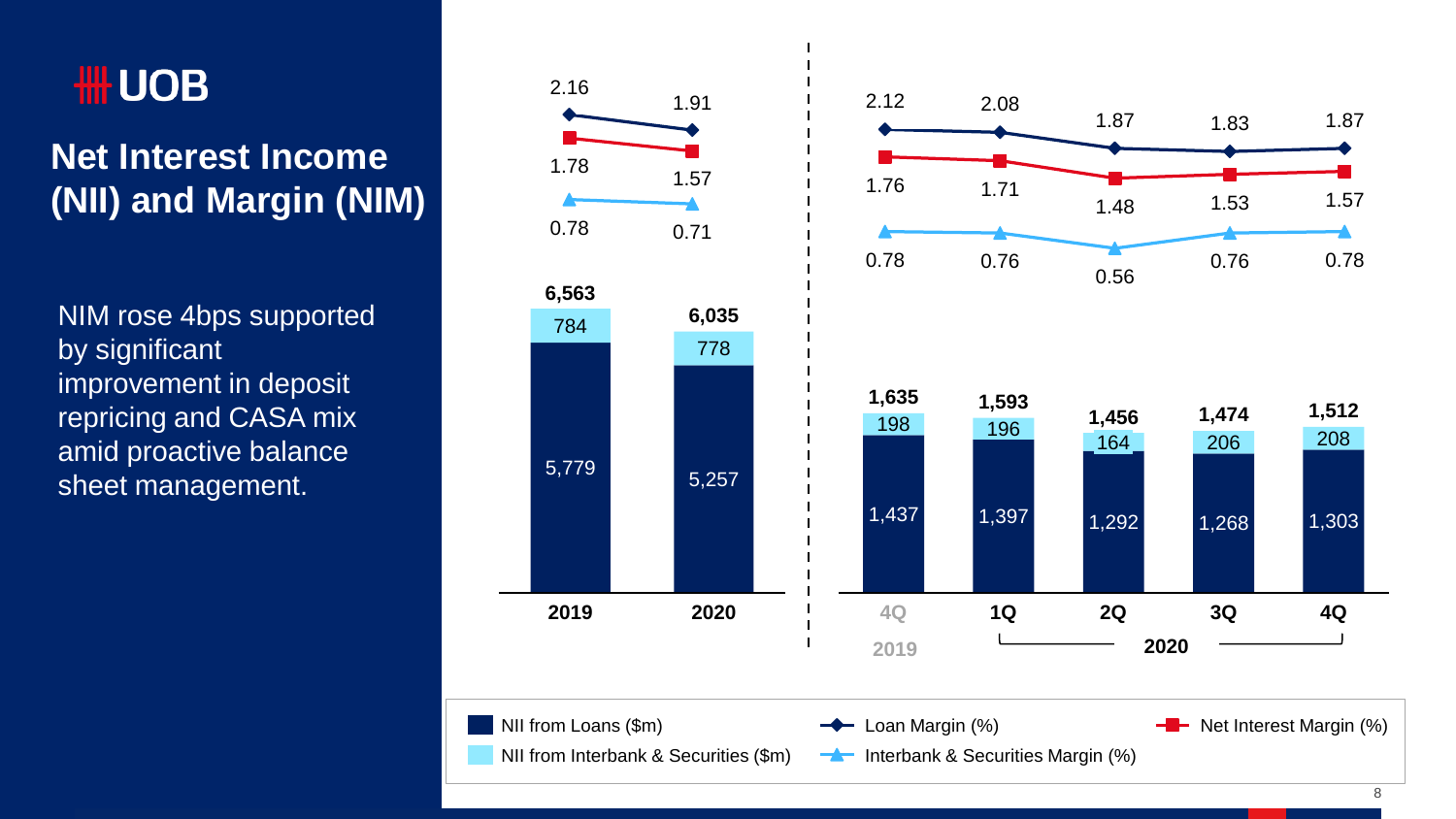# **₩UOB Fee Income**

Fee up 2% QoQ driven by fund and cards income while wealth remains stable.

Amid global pandemic, fees remained resilient supported by good momentum from wealth management.

Continue to deliver sustainable fee growth through focus on wealth and connectivity -related

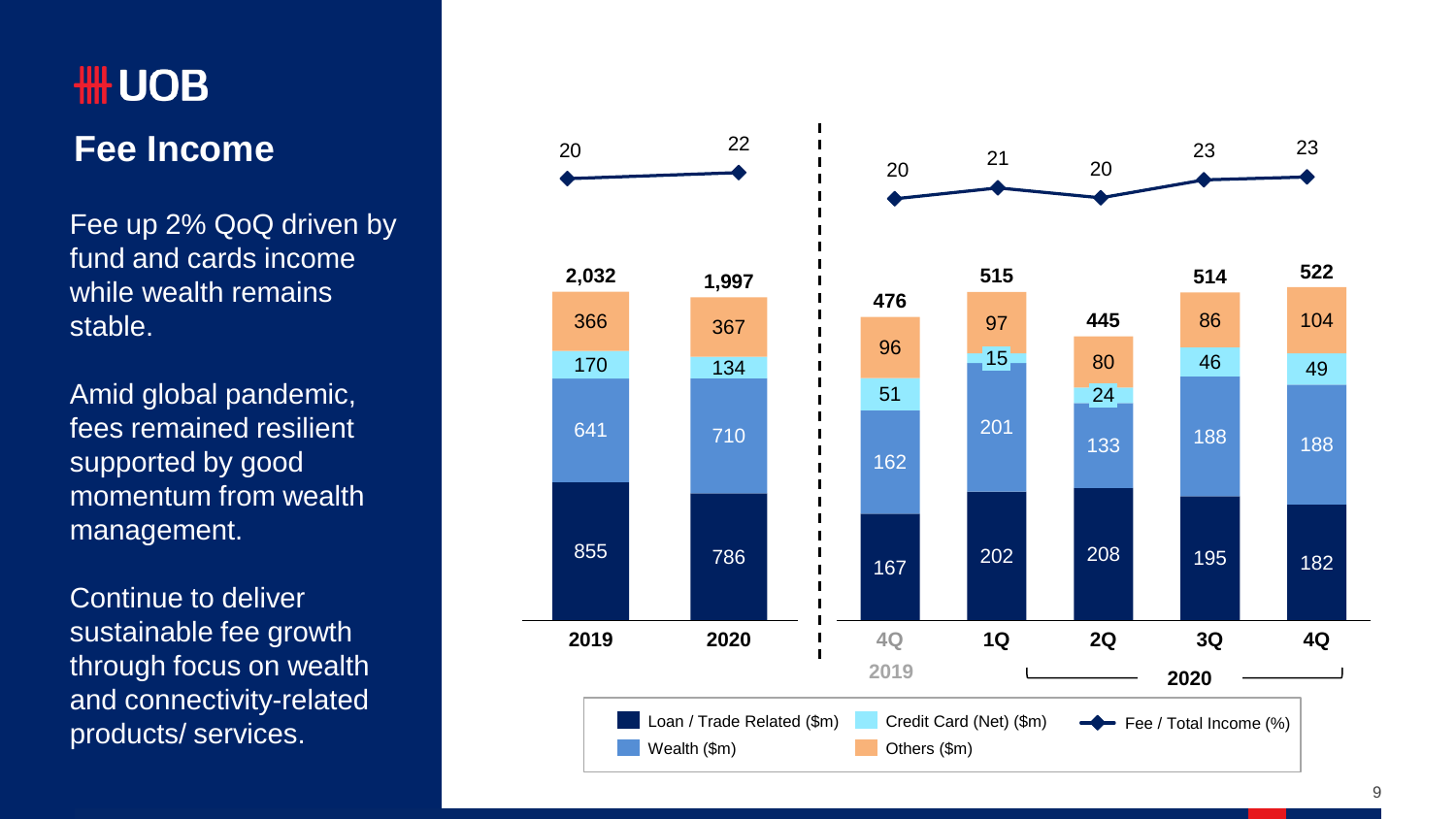## **HILL UOB**

### **Trading & Investment Income**

T&I income down QoQ from trading and bond sales amid relatively low/ flat rates.

Lower trading income on the back of volatile markets in 2020, partially offset by gains from investment securities.

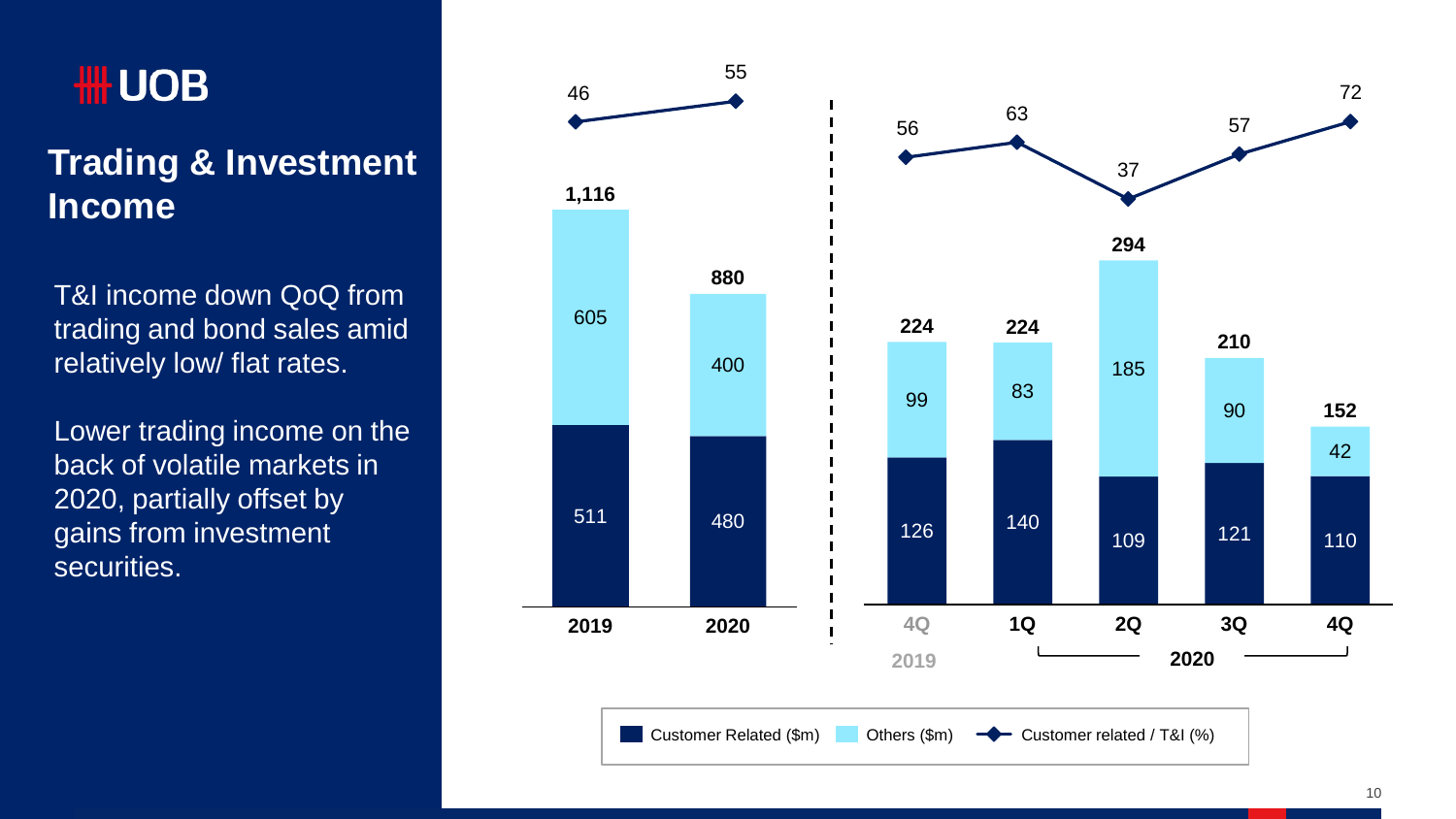## **HILL UOB**

#### **Expenses and Cost / Income Ratio**

Continue to invest in people and technology to enhance digital and product capabilities.

IT-related cost mix increased to 14%, while others declined from tighter discretionary expense management.

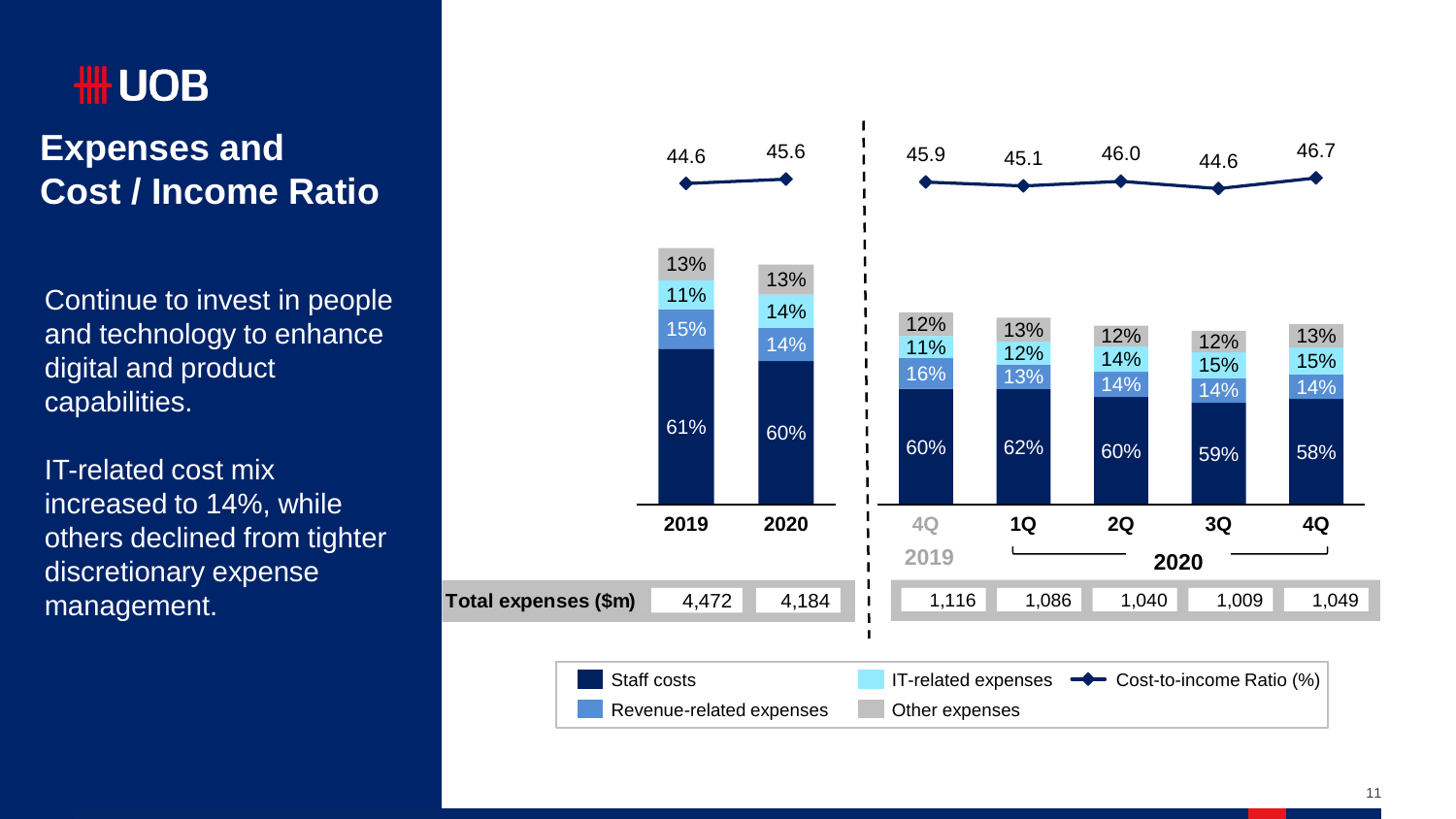

### **Loans under relief**

Gradual reopening of economies will help to cushion future NPA formation.

Bottom-up analysis of our book to proactively engage customers for support through the pandemic.

Asset quality impact is manageable, with \$2 billion in NPLs expected, which are highly collateralised; our books remain resilient.

#### **Book under relief measures**



*No unforeseen single/ large NPL*

*No further deterioration of COVID-19 situation/ prolonged lockdown*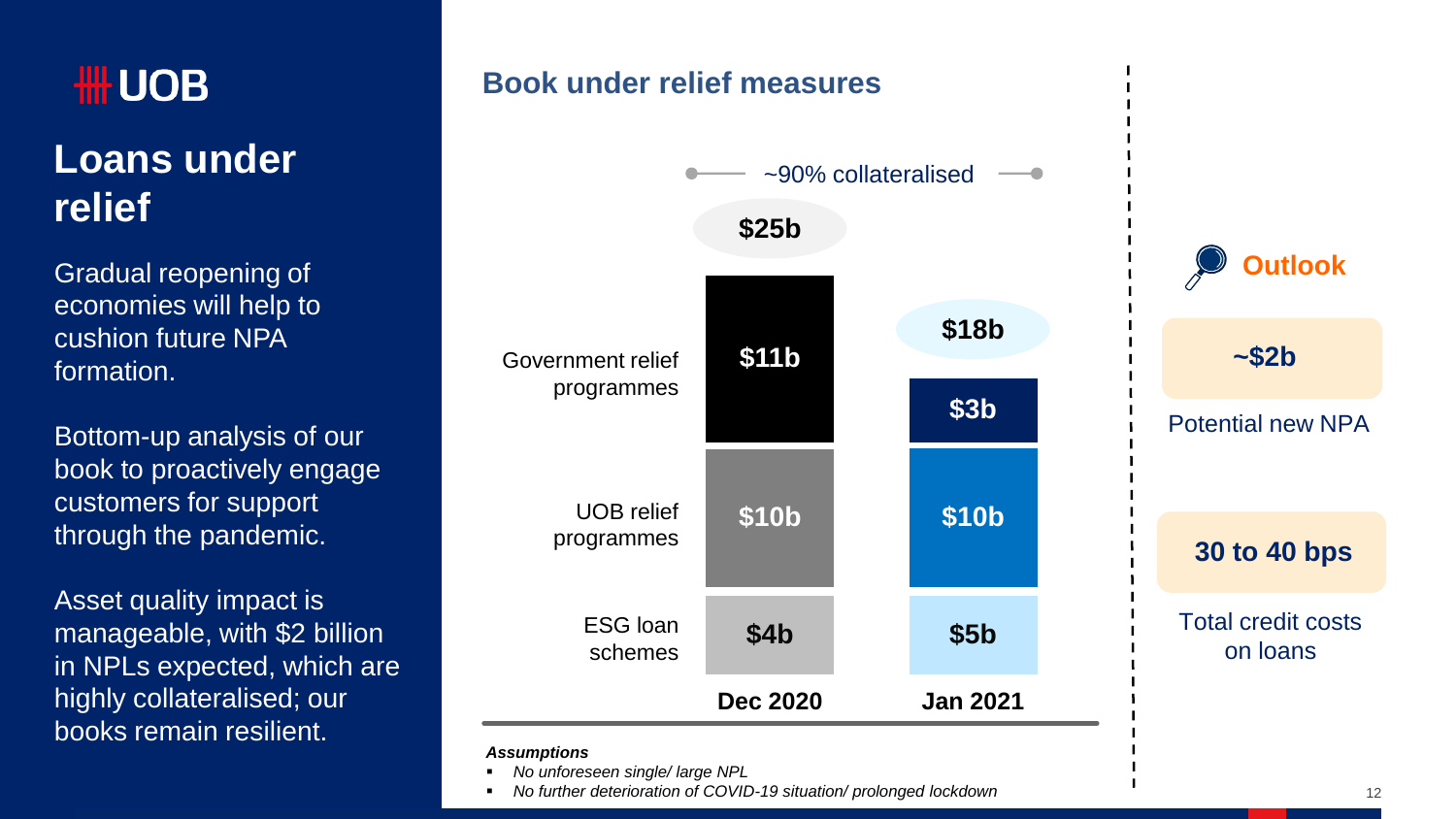#### **Non-Performing Assets (NPA)**

NPA formation rose this quarter from a few secured exposures, no concentration risks observed.

SP/NPA trend demonstrate consistent approach to provisioning given well-collateralised portfolio.

|                                             | 2019  |       |       | 2020  |       |
|---------------------------------------------|-------|-------|-------|-------|-------|
| \$m\$                                       | 4Q    | 1Q    | 2Q    | 3Q    | 4Q    |
| <b>NPAs at start of period</b>              | 4,350 | 4,297 | 4,590 | 4,628 | 4,301 |
| Non-individuals<br><b>New NPAs</b><br>Less: | 437   | 573   | 131   | 74(1) | 622   |
| Upgrades and recoveries                     | 400   | 101   | 126   | 216   | 175   |
| Write-offs                                  | 81    | 208   | 42    | 63    | 179   |
|                                             | 4,307 | 4,561 | 4,553 | 4,423 | 4,569 |
| Individuals                                 | (10)  | 29    | 75    | (122) | 39    |
| <b>NPAs at end of period</b>                | 4,297 | 4,590 | 4,628 | 4,301 | 4,608 |
|                                             |       |       |       |       |       |
| <b>NPL Ratio (%)</b>                        | 1.5   | 1.6   | 1.6   | 1.5   | 1.6   |
| <b>SP/NPA (%)</b>                           | 38    | 36    | 36    | 39    | 37    |

(1) Moratorium relief for most countries were still in force at 3Q20.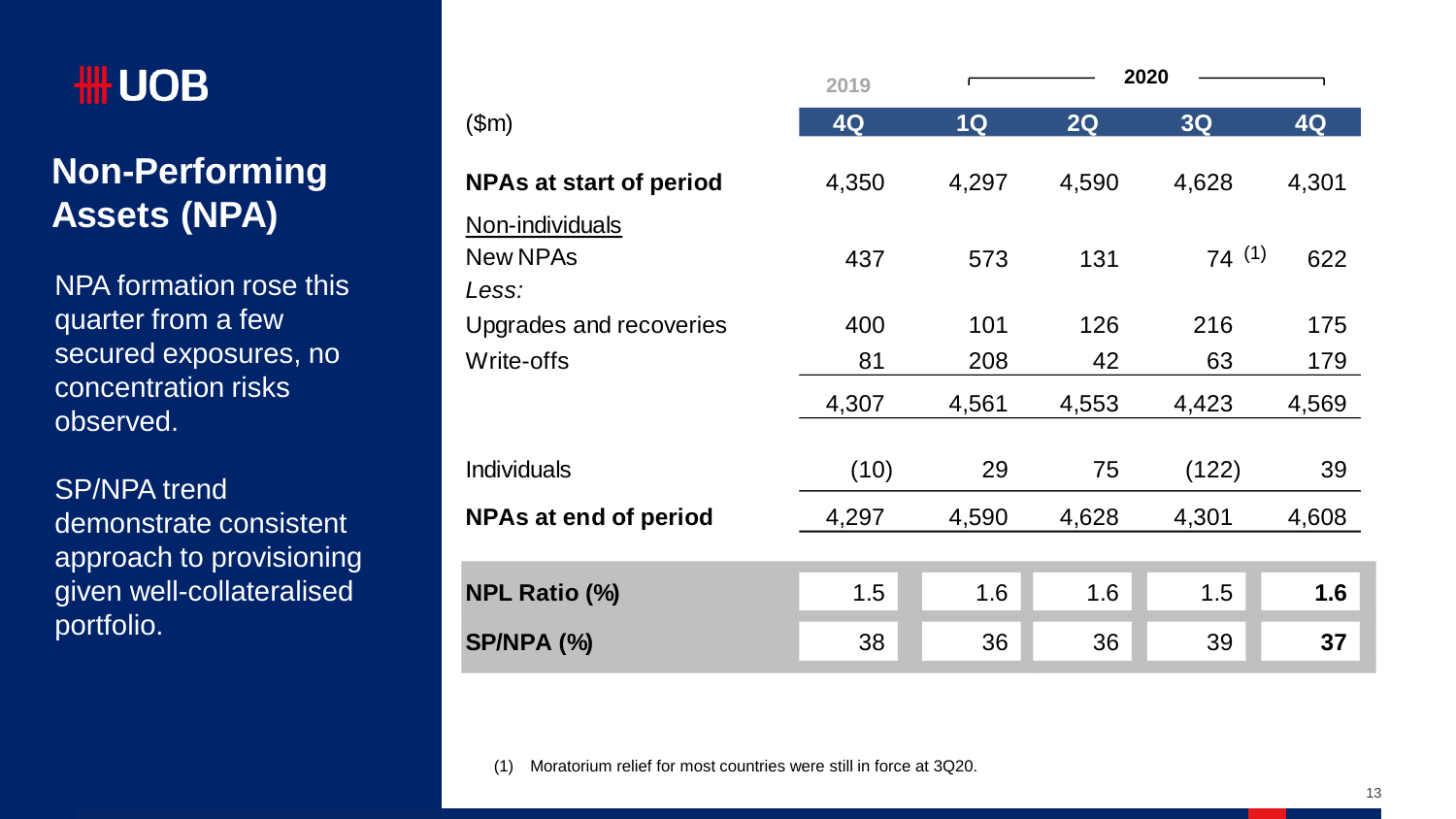#### **Total Allowance on Loans**

Higher credit costs in FY20 mainly from pre-emptive allowance for non-impaired loans, to fortify reserves buffers against credit risks.

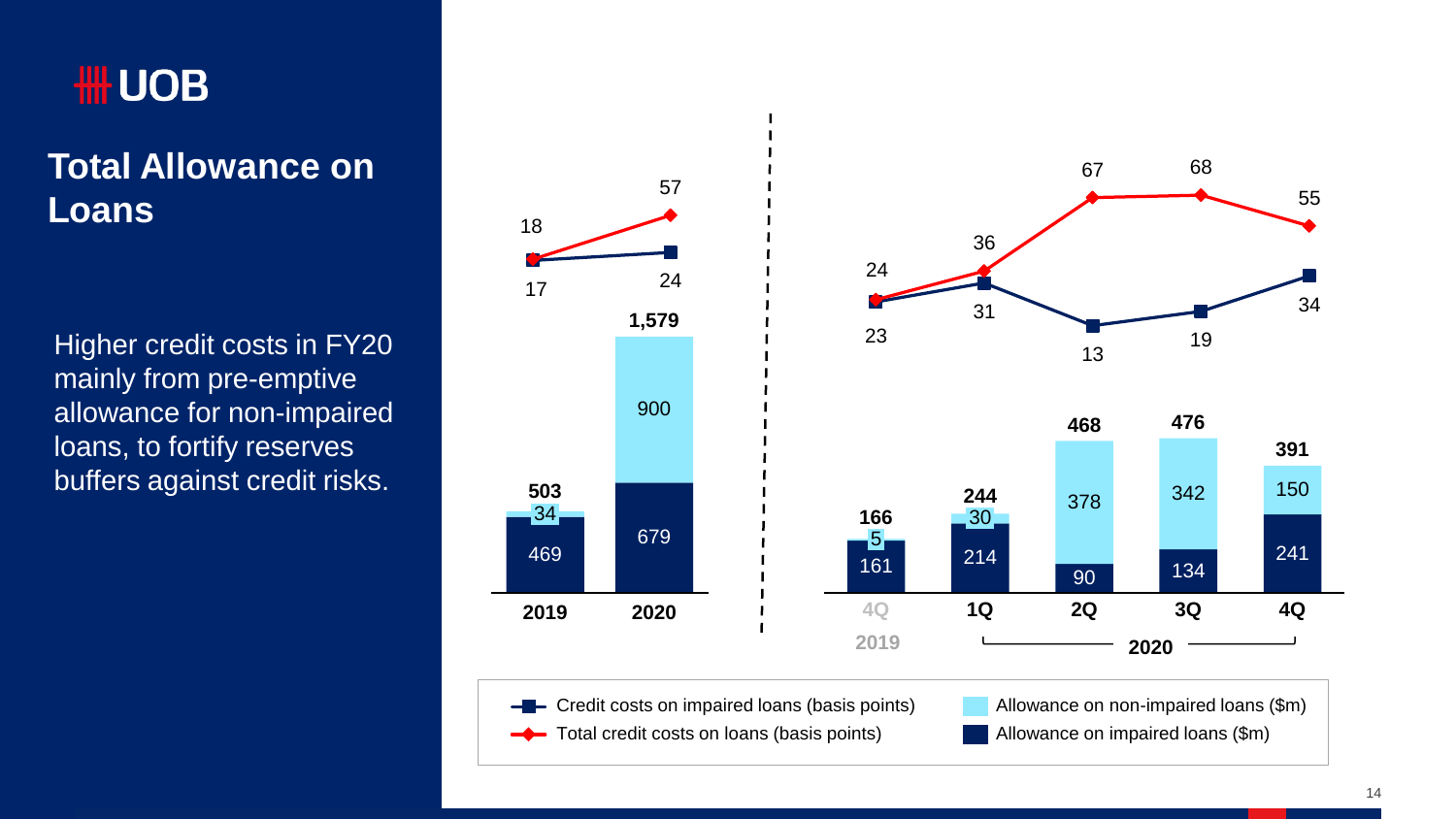## **HILL UOB**

### **Allowance Coverage**

Strong provisioning with coverage for performing loans at 1%.

NPA coverage strengthened to 107% or 245% taking collateral into account.



(1) Regulatory loss allowance reserve (RLAR) is a non-distributable reserve appropriated through retained earnings to meet MAS Notice No. 612 Credit Files, Grading and Provisioning requirements.

(2) Includes RLAR as part of total allowance.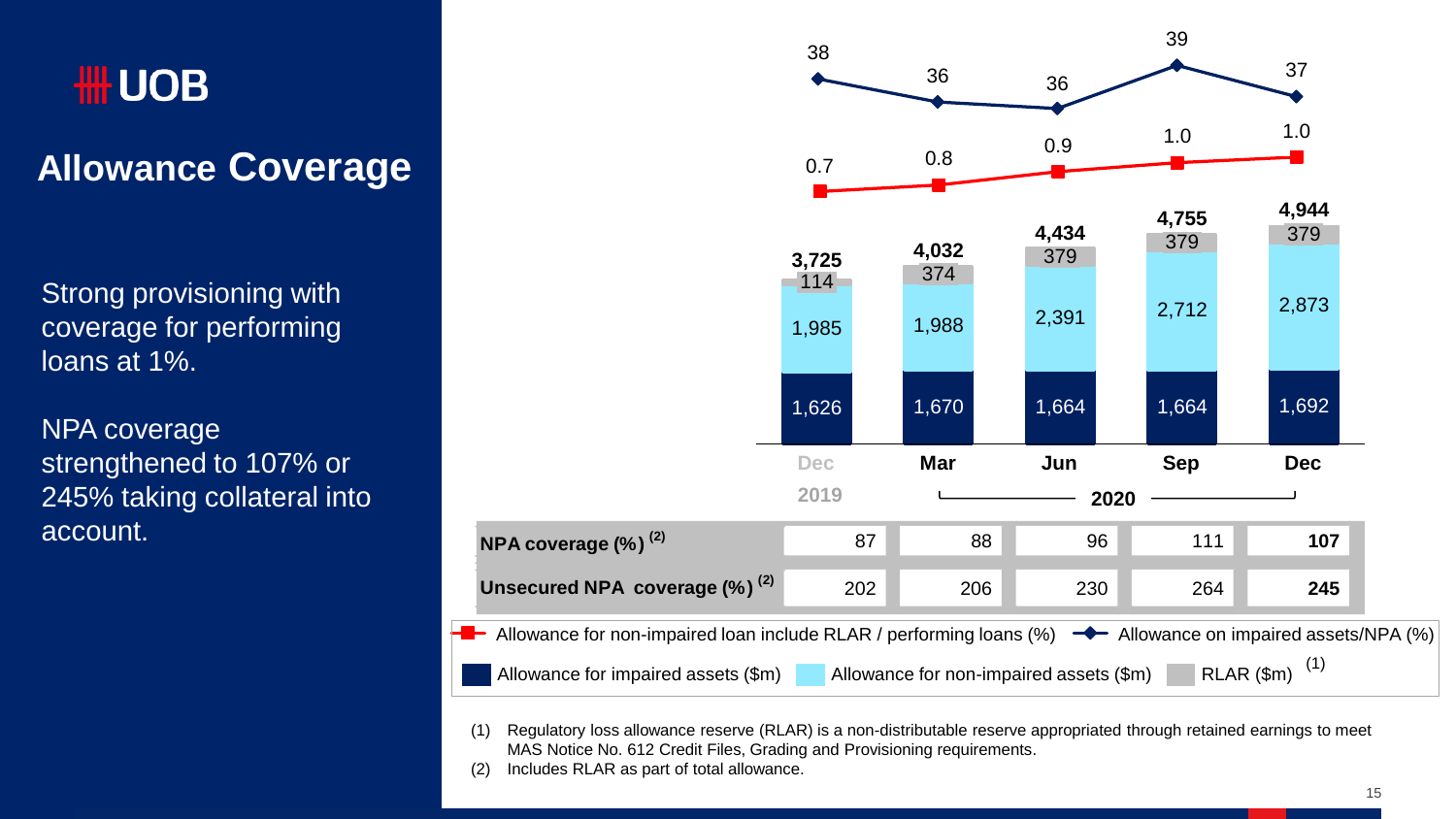

**Gross Loans**

#### Loan growth flat QoQ

YoY growth of 5% mainly corporate loans across most territories.

|                               | <b>Dec-20</b>   | <b>Sep-20</b>   | <b>Dec-19</b>   | QoQ       | YoY            |
|-------------------------------|-----------------|-----------------|-----------------|-----------|----------------|
|                               | \$ <sub>b</sub> | \$ <sub>b</sub> | \$ <sub>b</sub> | $+$ /(-)% | $+$ /(-)%      |
| Singapore                     | 143             | 144             | 139             | (1)       | 3              |
| <b>Rest of Southeast Asia</b> | 63              | 63              | 63              | 0         | 0              |
| Malaysia                      | 30              | 30              | 30              | (2)       | 0              |
| Thailand                      | 21              | 19              | 20              | 6         | 5              |
| Indonesia                     | 10              | 11              | 11              | (4)       | (9)            |
| Vietnam                       | $\mathbf{2}$    | $\overline{2}$  | 1               | 6         | 17             |
| <b>Others</b>                 | 1               |                 | 1               | (11)      | (27)           |
| <b>North Asia</b>             | 47              | 47              | 43              | (0)       | 9              |
| <b>Greater China</b>          | 44              | 44              | 41              | 0         | $\overline{7}$ |
| <b>Others</b>                 | 3               | 3               | 2               | (3)       | 59             |
| <b>Rest of the world</b>      | 28              | 27              | 24              | 6         | 17             |
| Total                         | 281             | 281             | 269             | 0         | 5              |

Note: Loans are classified based on where credit risks reside, represented by country of incorporation/operation for nonindividuals and residence for individuals. .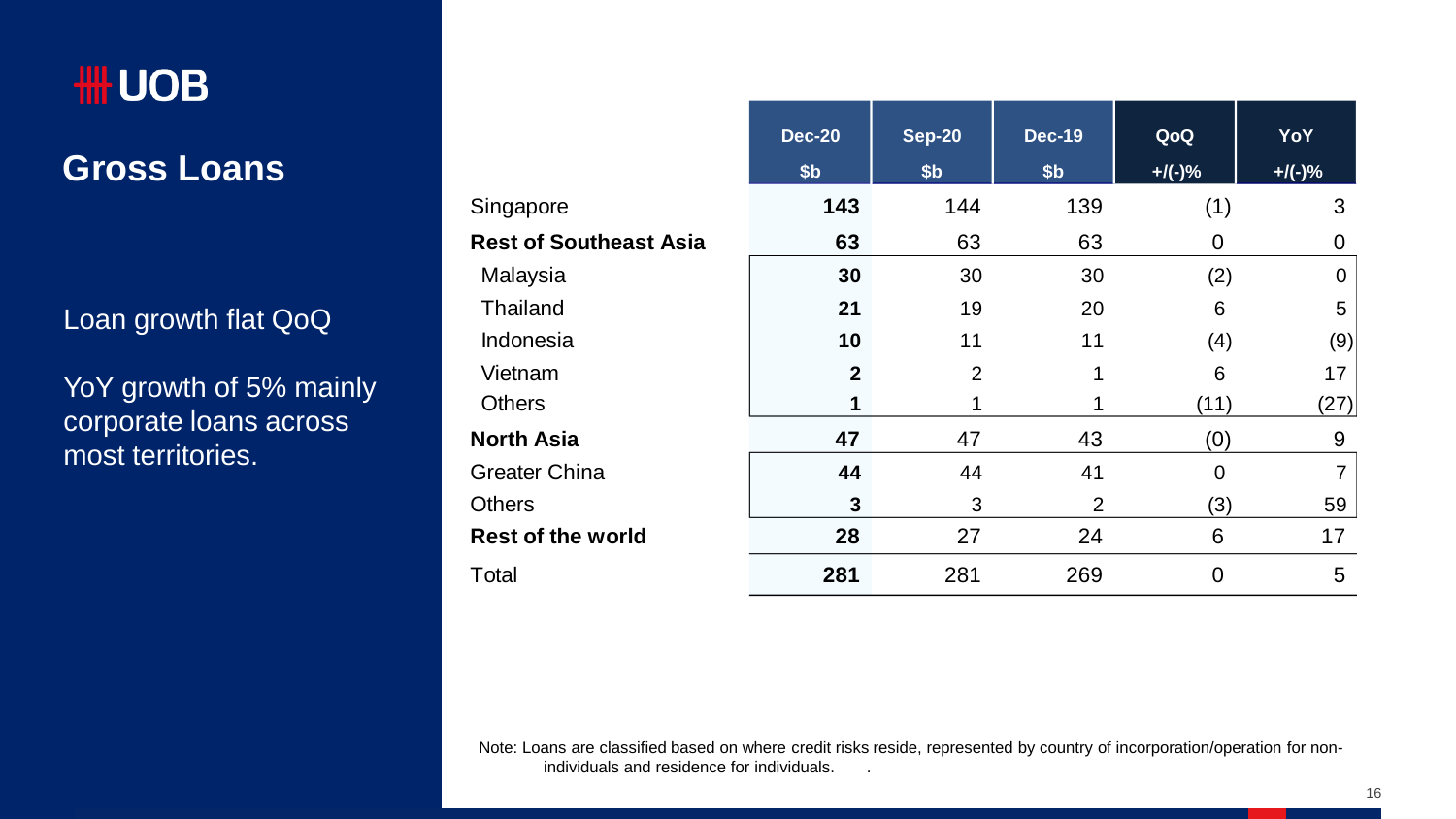**Deposits**

Strong CASA growth across the Group, providing NIM support.

#### **Group CASA (%)**



#### **CASA by Region (%)**

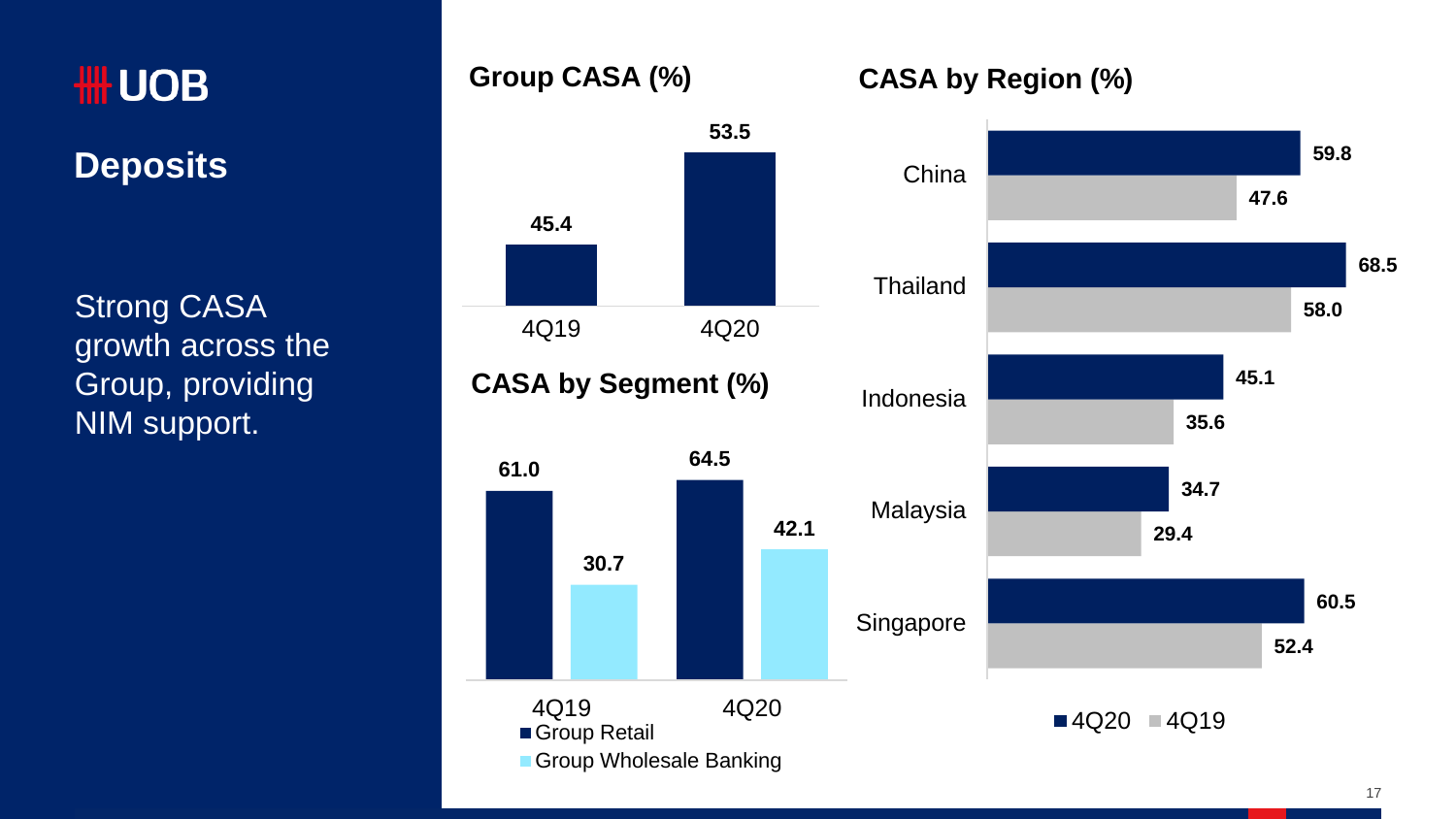## **₩UOB**

**Liquidity ratios**

Balance sheet remained resilient with ample liquidity.

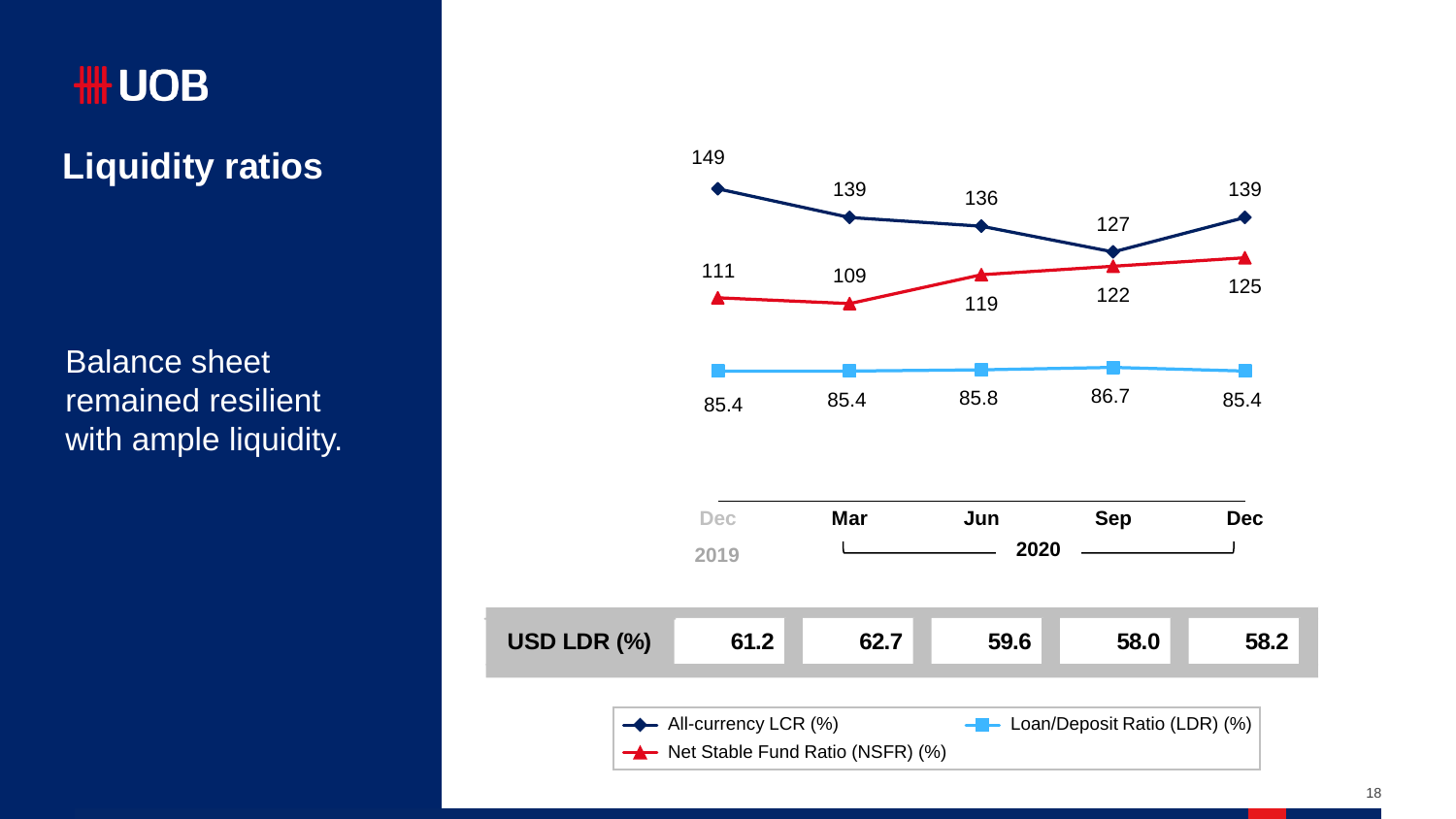## **₩UOB**

**Capital** 

Strong capital position with CET1 ratio at 14.7%, 50% dividend payout ratio to resume once dividend cap is relaxed .

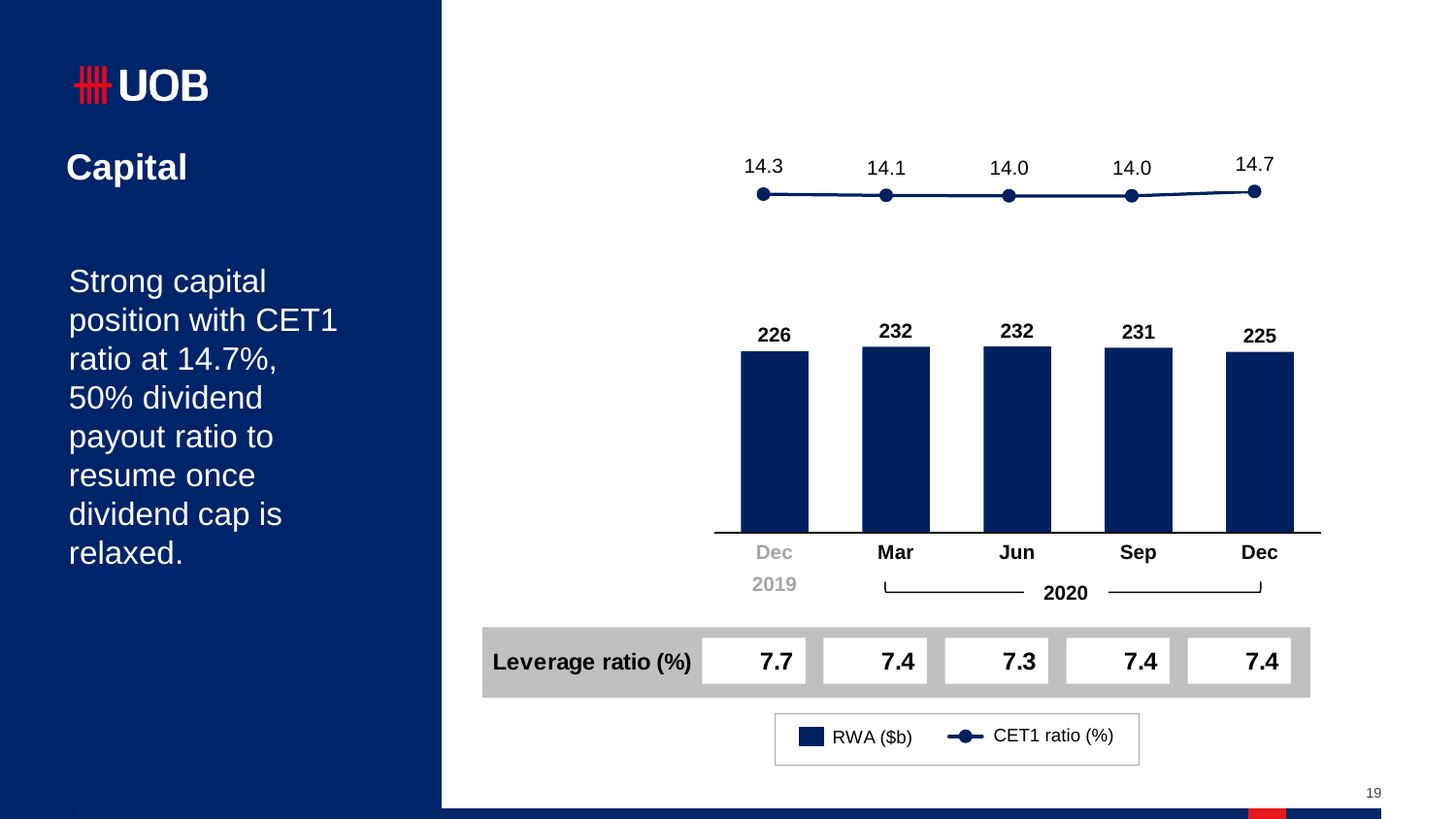#### **Dividends**

Dividends in line with MAS guidance.



^ Dividend for 2020 is in line with Monetary Authority of Singapore's call for banks to cap the total dividends per share *(DPS) at 60% of 2019's DPS.*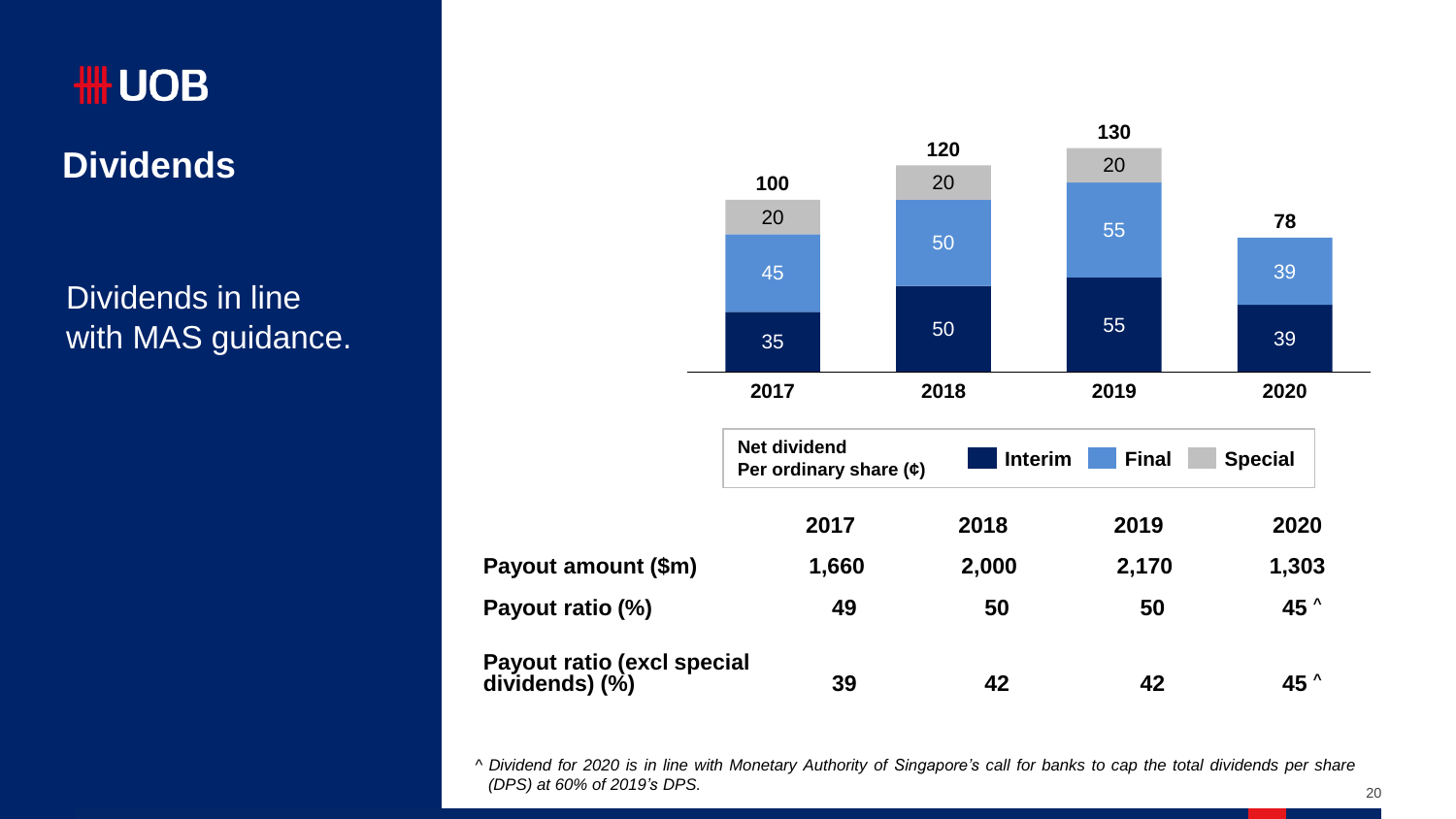### **₩UOB**

# **Appendix**

- **Loan portfolio**
- **Total Funding**
- **Exposure to Greater China**
- **Exposure to Oil & Gas sector**
- **ESG**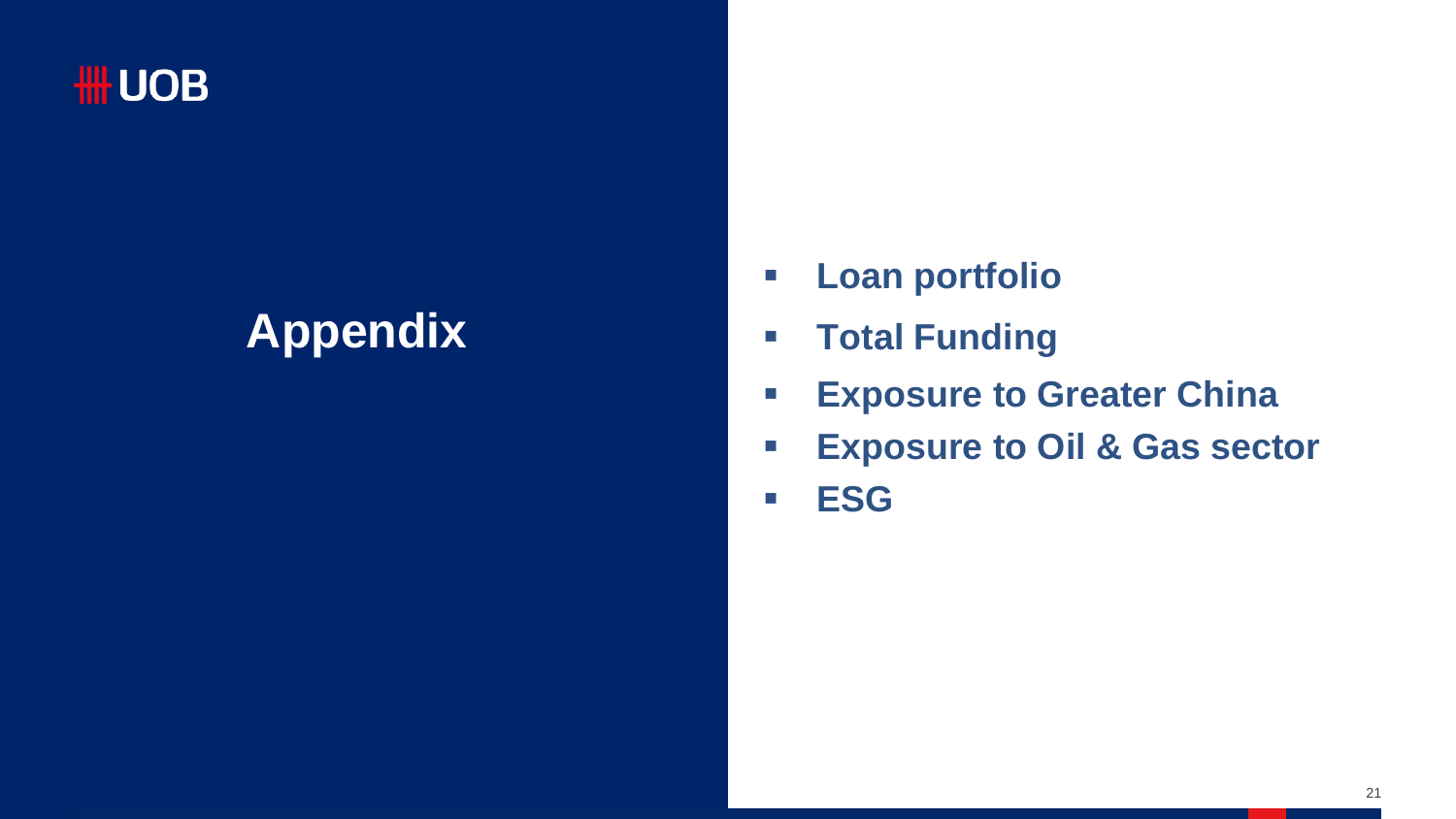## **₩UOB**

**Diversified Loan portfolio**



Note: Financial statistics as at 31 December 2020

1. Loans are classified based on where credit risks reside, represented by country of incorporation/operation for non-individuals and residence for individuals.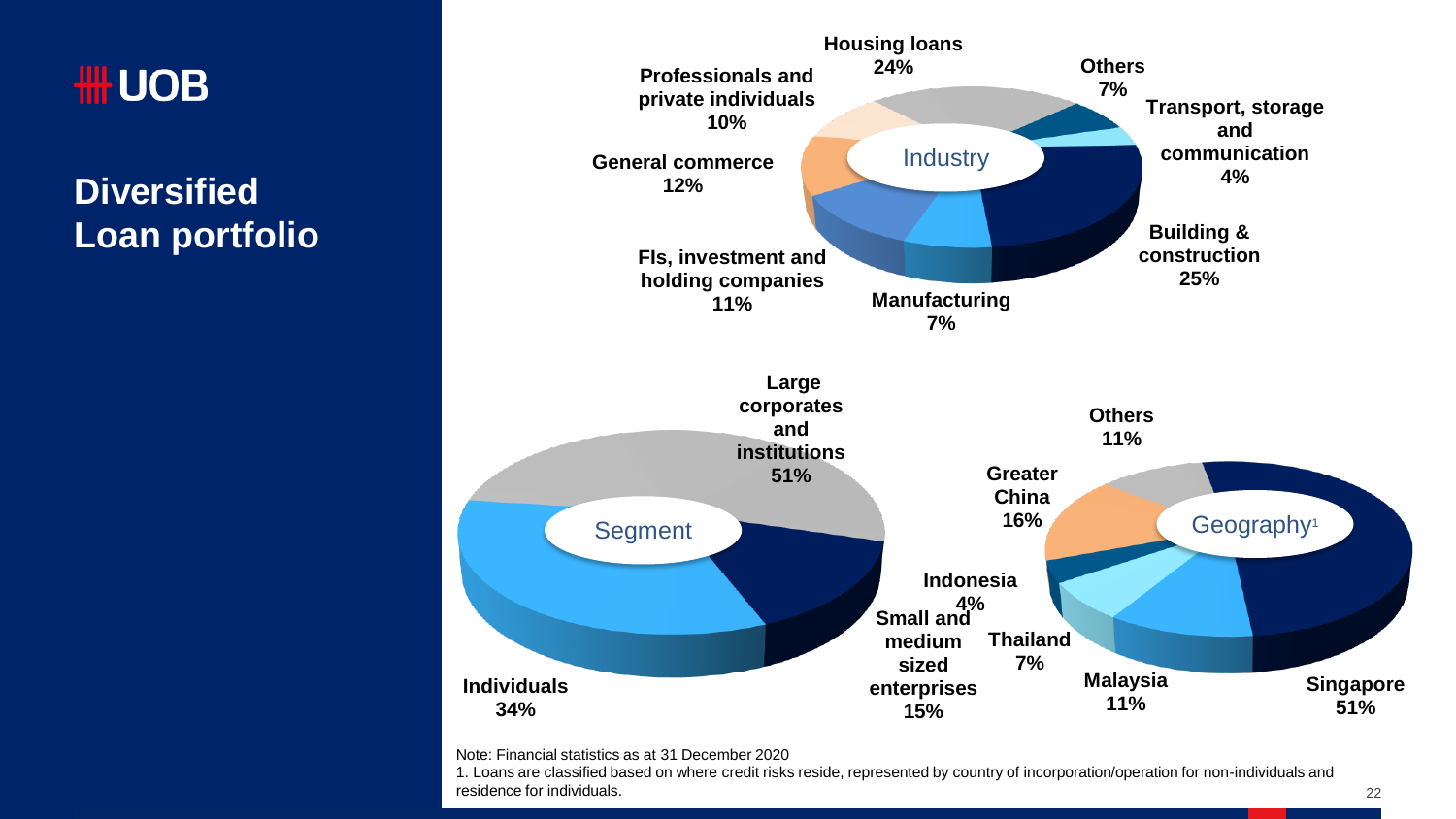# ₩UOB **Total Funding**

Continue to focus on stable funding; CASA ratio increased steadily to 53.5%.

|                                | <b>Dec-20</b>    | <b>Sep-20</b>   | <b>Dec-19</b>   | QoQ            | YoY            |
|--------------------------------|------------------|-----------------|-----------------|----------------|----------------|
|                                | \$ <sub>b</sub>  | \$ <sub>b</sub> | \$ <sub>b</sub> | $+$ /(-)%      | $+/(-)$ %      |
| Singapore                      | 221              | 217             | 206             | $\overline{2}$ | $\overline{7}$ |
| <b>Rest of Southeast Asia</b>  | 67               | 64              | 61              | 3              | 9              |
| Malaysia                       | 31               | 32              | 30              | (1)            | 6              |
| Thailand                       | 23               | 21              | 21              | $\overline{7}$ | 8              |
| Indonesia                      | $\boldsymbol{9}$ | 8               | 8               | 3              | 10             |
| Vietnam                        | 3                | 3               | $\overline{2}$  | 14             | 63             |
| <b>Others</b>                  | $\bf{0}$         | 0               | 0               | (12)           | (14)           |
| <b>North Asia</b>              | 18               | 18              | 22              | (2)            | (21)           |
| Greater China                  | 18               | 18              | 22              | (2)            | (21)           |
| <b>Others</b>                  | $\bf{0}$         | 0               | 0               | 11             | (59)           |
| <b>Rest of the world</b>       | 19               | 19              | 21              | $\mathbf 0$    | (8)            |
| <b>Total Customer Deposits</b> | 325              | 319             | 311             | $\overline{2}$ | 4              |
| Wholesale funding $(1)$        | 48               | 43              | 43              | 10             | 12             |
| Total funding                  | 373              | 363             | 354             | 3              | 5              |
| <b>CASA/Deposit Ratio (%)</b>  | 53.5             | 51.0            | 45.4            | 2.5            | 8.1            |

Note: (1) Comprising debt issuances, perpetual capital securities and interbank liabilities.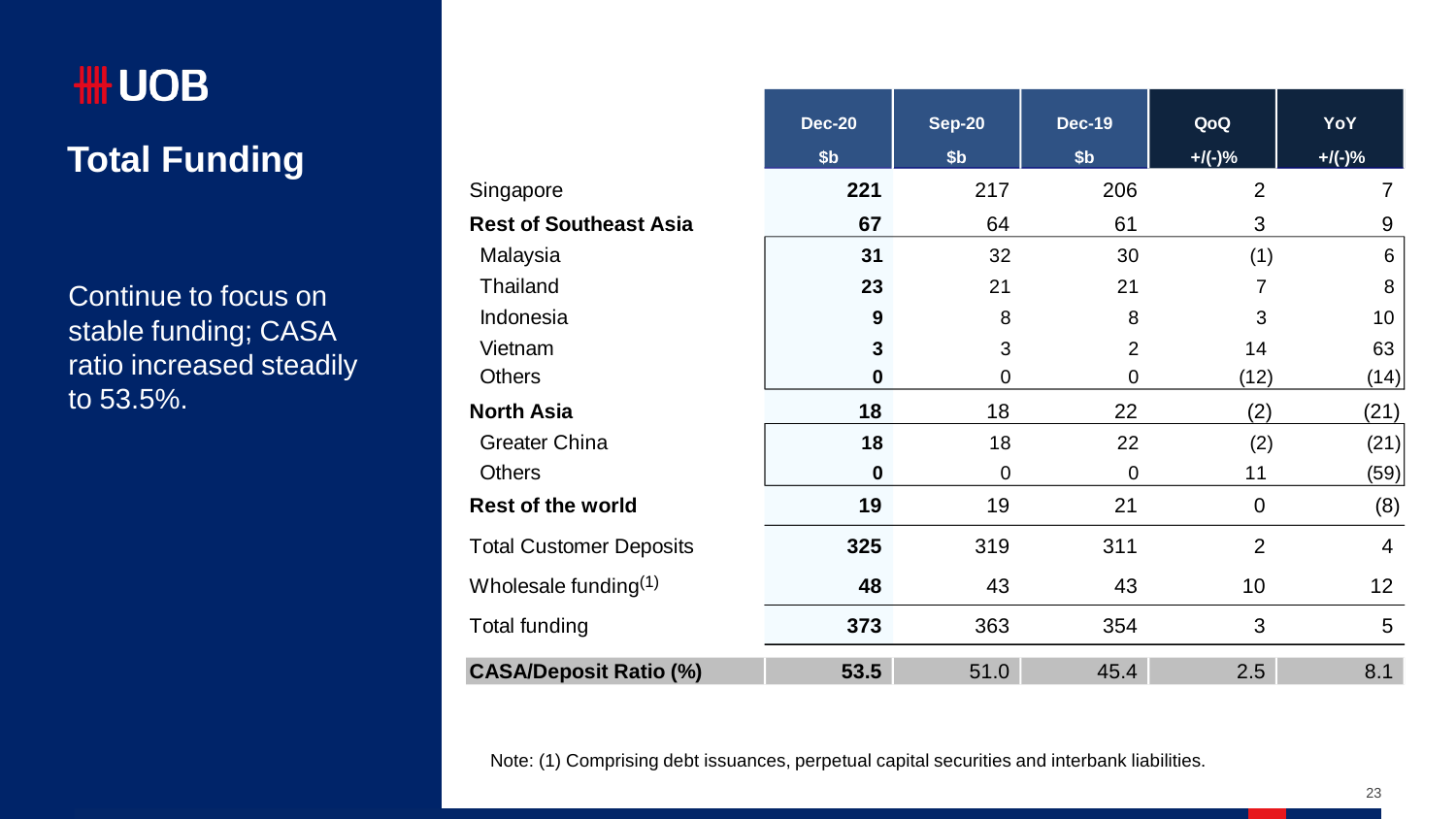#### **Exposure to Greater China**



#### **As at 31 Dec 2020:**

#### Mainland China exposure (\$25.8b or 6% of total assets)

Bank exposure (\$12.5b)

- Accounted for ~50% of total exposure to Mainland China, with top 5 domestic banks and 3 policy banks accounting for ~60% of total bank exposure
- 100% with <1 year tenor
- Trade exposures comprise ~30% of total bank exposure

#### Non-bank exposure (\$10.6b)

- Target customers include top-tier state-owned enterprises, large local corporates and foreign investment enterprises
- ~50% denominated in RMB
- $\cdot$   $\sim$  50% with <1 year tenor
- NPL ratio at 0.4%

Hong Kong SAR exposure (\$35.2b or 8% of total assets) Bank exposure (\$3.2b)

- Majority of exposure are to foreign banks Non-bank exposure (\$29.0b)
- Exposure mainly to wholesale corporates
- ~60% with <1 year tenor
- NPL ratio at 1%

Note: Classification is according to where credit risks reside, largely represented by the borrower's country of incorporation/operation for non-individuals and residence for individuals.

**HH UOB**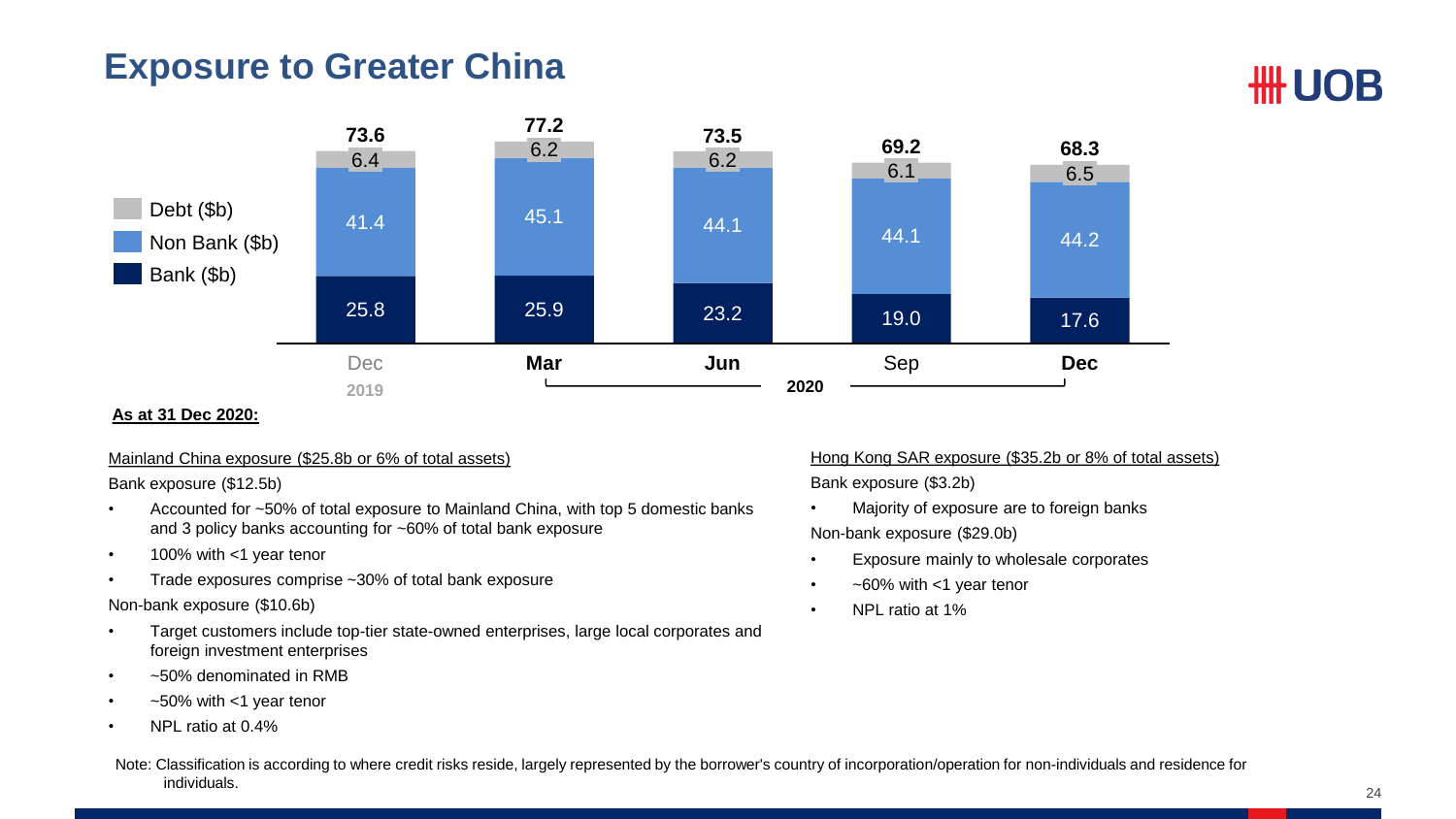#### **Exposure to Oil and Gas (O&G) Sector**



#### Total Outstanding O&G Loans (\$b)



Upstream Industries<sup>1</sup>

As of 31 December 2020, outstanding O&G loans represented 2% of total loans as compared with 4.7% at 30 June 2018

Approximately 60% of O&G exposure is to downstream players and traders, of which two thirds are to national oil companies (NOCs) and global firms, while short-term structured loans account for a significant share of the remainder

A significant portion of upstream exposure is to NOCs and international oil companies, while vulnerable accounts were already classified and their collateral value marked down (by as much as 90%) by end-2017